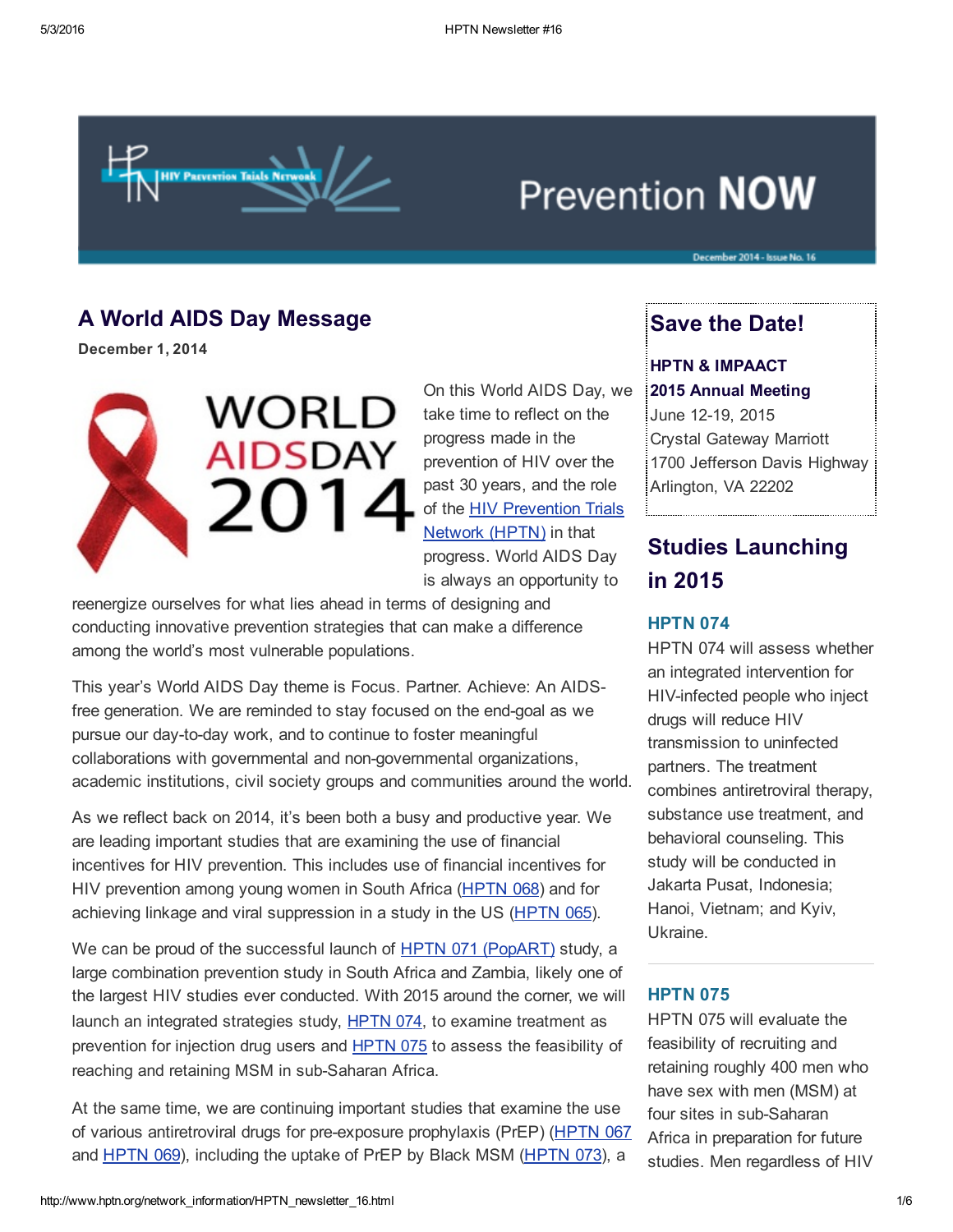#### 5/3/2016 HPTN Newsletter #16

population severely affected by HIV in the US. We are engaged in exciting new efforts to advance the study of promising injectable agents for PrEP across various at-risk populations. We look forward to the launch of HPTN 076 and [HPTN](https://t.e2ma.net/click/8451f/wjd8of/kyotkd) 077 which will evaluate the safety and [acceptability](https://t.e2ma.net/click/8451f/wjd8of/45ntkd) of longacting injectable PrEP agents as an alternative to oral PrEP.

With 35 million people worldwide living with HIV, close to two million new infections each year and disproportionately higher HIV rates in certain populations and regions, there is still much to be done. We cannot rest on the success and progress to date. These realities inspire the HPTN to continue its efforts to reach and engage new populations and to seek partnerships with communities around the world.

With your continued partnership and a shared commitment to finding solutions and improving health, let's continue to work diligently toward achieving an AIDS-free generation.

Wafaa El-Sadr, MD, MPH Myron Cohen, MD HPTN Principal Investigators

# An Enriched Research Experience as a HPTN **Scholar**

Deadline for 2015-16 Applications: January 16



Early career scientists are gaining an enriched research and mentorship [experience](https://t.e2ma.net/click/8451f/wjd8of/0qptkd) in the HPTN **Scholars Program that** they say is helping to catapult their career. Now in its fifth year, the HPTN Scholars Program has involved 21 young researchers to date.

Current [Scholars](https://t.e2ma.net/click/8451f/wjd8of/gjqtkd) are Drs. Laramie Smith, Nicole Salazar-Austin, Tiarney

Ritchwood and Bisola Ojikutu. They are working on a variety of analyses that cover factors related to the success of peer-delivered interventions among people who inject drugs [\(HPTN](https://t.e2ma.net/click/8451f/wjd8of/wbrtkd) 037), demographic factors and HIV testing in young people ages 18-24 ([HPTN](https://t.e2ma.net/click/8451f/wjd8of/c4rtkd) 043), the relationship between partner age and sexual risk behaviors among adolescent girls (HPTN 068) and what predicts status disclosure to sexual partners among HIV-infected women ([HPTN](https://t.e2ma.net/click/8451f/wjd8of/swstkd) 063).

http://www.hptn.org/network\_information/HPTN\_newsletter\_16.html 206 The HPTN Scholars Program is offered to early career U.S. minority

status can participate in the study. This study will be conducted in Blantyre, Malawi; Cape Town, South Africa; and Kisumu, Kenya.

## **HPTN 076**

HPTN 076 will evaluate the safety, tolerability, acceptability and pharmacokinetics of the longacting injectable formulation of rilpivirine (TMC278 LA), a nonnucleoside reverse transcriptase inhibitor. Participants will receive daily oral tablets for four weeks followed by six doses of the injectable TMC 278 LA at eight-week intervals. This study will be conducted in HIV-uninfected women in Cape Town, South Africa; Harare, Zimbabwe; and two sites in the United States (Bronx, NY and Newark, NJ).

## **HPTN 077**

HPTN 077 will evaluate the safety, tolerability and acceptability of the long-acting injectable cabotegravir (GSK1265744 LA) among HIVuninfected men and women. Participants will receive daily oral tablets for one month followed by three doses of the injectable formulation, each at 12-week intervals. The study will be conducted in Rio de Janeiro, Brazil; Durban and Johannesburg, South Africa; Lilongwe, Malawi; and four sites in the U.S (Washington D.C., Chapel Hill, NC; Los Angeles and San Francisco,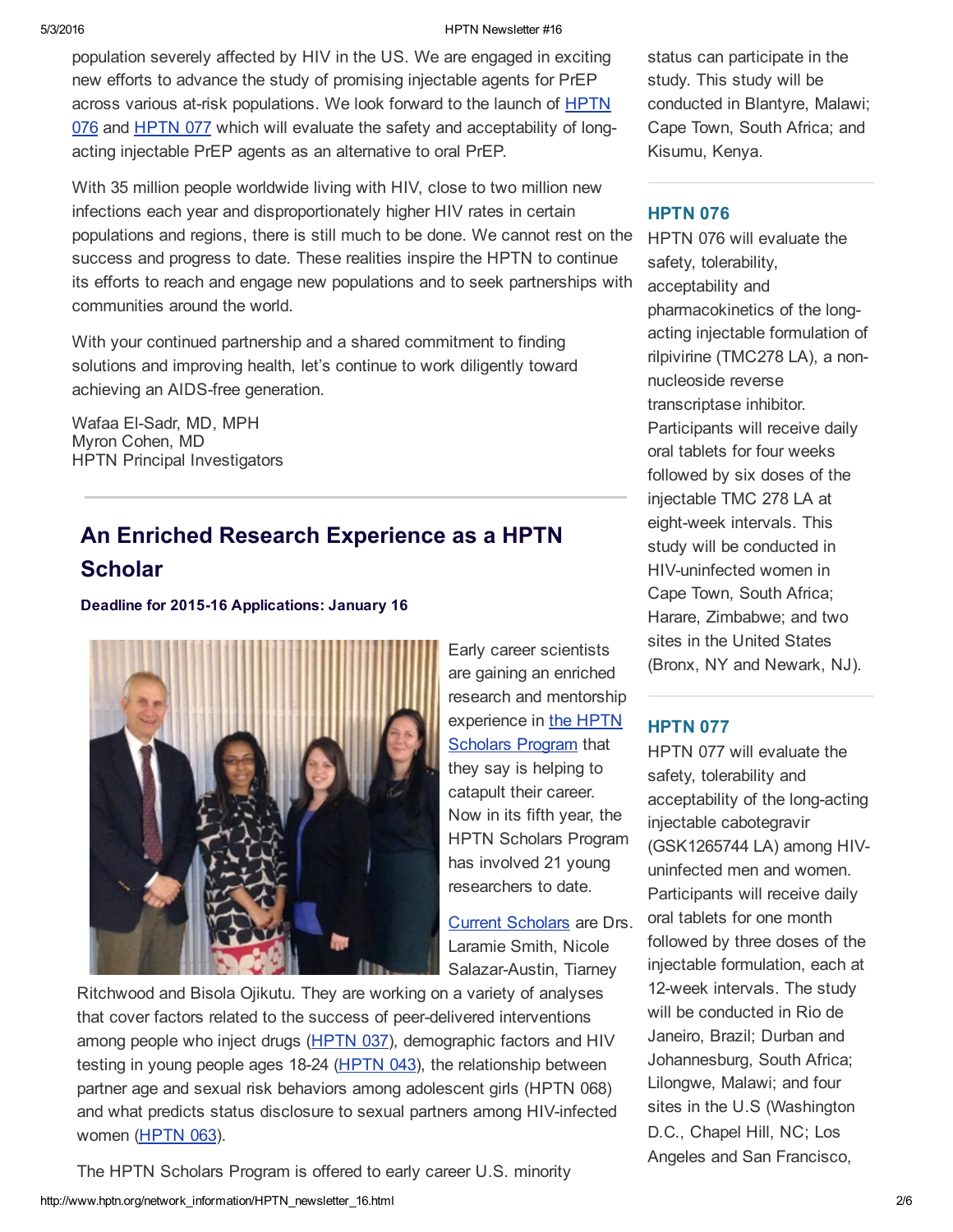#### 5/3/2016 HPTN Newsletter #16

investigators to groom them for leadership positions in the future of HIV prevention research. Scholars work with HPTN-affiliated mentors to complete a research project using data from an existing HPTN research study. The program is designed to hone their skillset for successfully developing and executing independent research studies. The work of HPTN Scholars has been presented [internationally](https://t.e2ma.net/click/8451f/wjd8of/8ottkd) at the International AIDS Society Conference and other meetings and has been published in prominent scientific journals.

"The HPTN Scholars Program has been wonderful," says Laramie Smith. "The leadership team is committed to providing the resources and professional trainings that will help us to grow our careers as young investigators, as much as they are committed to providing us the resources we need to complete our individual mentored research projects. I am also fortunate to be in the company of three brilliant young scientists, whose passion for reducing the burden of HIV and infectious diseases in marginalized communities inspire my own continued commitment to this work."

Under the mentorship of Drs. Carol Latkin and Steffanie Strathdee, Smith is working on a set of secondary analyses for the HPTN 037 trial, a peer educator-delivered HIV prevention intervention aimed at reducing injection and sexual risk behaviors among injection drug users and their social network.

Scholar Tiarney Ritchwood says in addition to a very supportive mentorship experience, she appreciates the opportunity to connect with top HIV research scientists who are affiliated with HPTN's international network.

"Such networking could facilitate collaboration on a variety of levels, including manuscript, grant, service and advocacy. The connections made in this program will also help me to establish an independent research career," said Ritchwood. She is working with mentor Audrey Pettifor to explore how adolescent girls' selfreported sexual risk behaviors are influenced by the age of their partners.

Scholars also find opportunities to get involved in other activities of the HPTN. For example, Smith was invited to observe the HPTN Substance Use Steering Committee (SUSC) as members worked on a review of available literature on substance abuse and HIV among men who have sex with men in Africa. This work helped to inform the development of the HPTN 075 study.

"Both substance use and substance userelated stigma are key factors that limit uptake and successful engagement in HIV care for these populations," said Smith. "My experience as an SUSC invited observer is allowing me to build my understanding of how I might better assess and subsequently address these barriers."

Hear more about the HPTN Scholar experience from former Scholars Russell Brewer and LaRon Nelson in this HPTN StoryCorps [Conversation.](https://t.e2ma.net/click/8451f/wjd8of/ohutkd) CA).

# Upcoming **Conferences**

## BGRG [Summit](https://t.e2ma.net/click/8451f/wjd8of/4d2tkd) Jan. 14 Atlanta, GA

### [NAESM](https://t.e2ma.net/click/8451f/wjd8of/k62tkd)

Jan. 15-18 Atlanta, Georgia

# [CROI](https://t.e2ma.net/click/8451f/wjd8of/0y3tkd)

Feb. 23-26 Seattle, WA Late-breaking abstract submission deadline: (1/8)

## IAS [2015](https://t.e2ma.net/click/8451f/wjd8of/gr4tkd)

July 19-22 Vancouver, Canada Abstract submission deadline: 1/27 Late-breaking deadline: 5/20

## [USCA](https://t.e2ma.net/click/8451f/wjd8of/wj5tkd)

Sept. 10-13 Washington, DC

# Hot Off the Press

Brewer RA, Magnus M, Kuo I, Wang L, Liu TY, and Mayer KH. 2014. The High Prevalence of [Incarceration](https://t.e2ma.net/click/8451f/wjd8of/cc6tkd) History Among Black Men Who Have Sex With Men in the United States: Associations and Implications. American Journal of Public Health. 104(3):448-454.

Harawa N, Wilton L, Wang L, Mao C, Kuo I, Penniman T, Shoptaw S, Griffith S, Williams JK, Cummings V, Mayer K, Koblin B, HPTN 061. Types of female partners reported by Black men who have sex with men and women (MSMW) and [associations](https://t.e2ma.net/click/8451f/wjd8of/s46tkd) with intercourse frequency, unprotected sex and HIV and STD prevalence. AIDS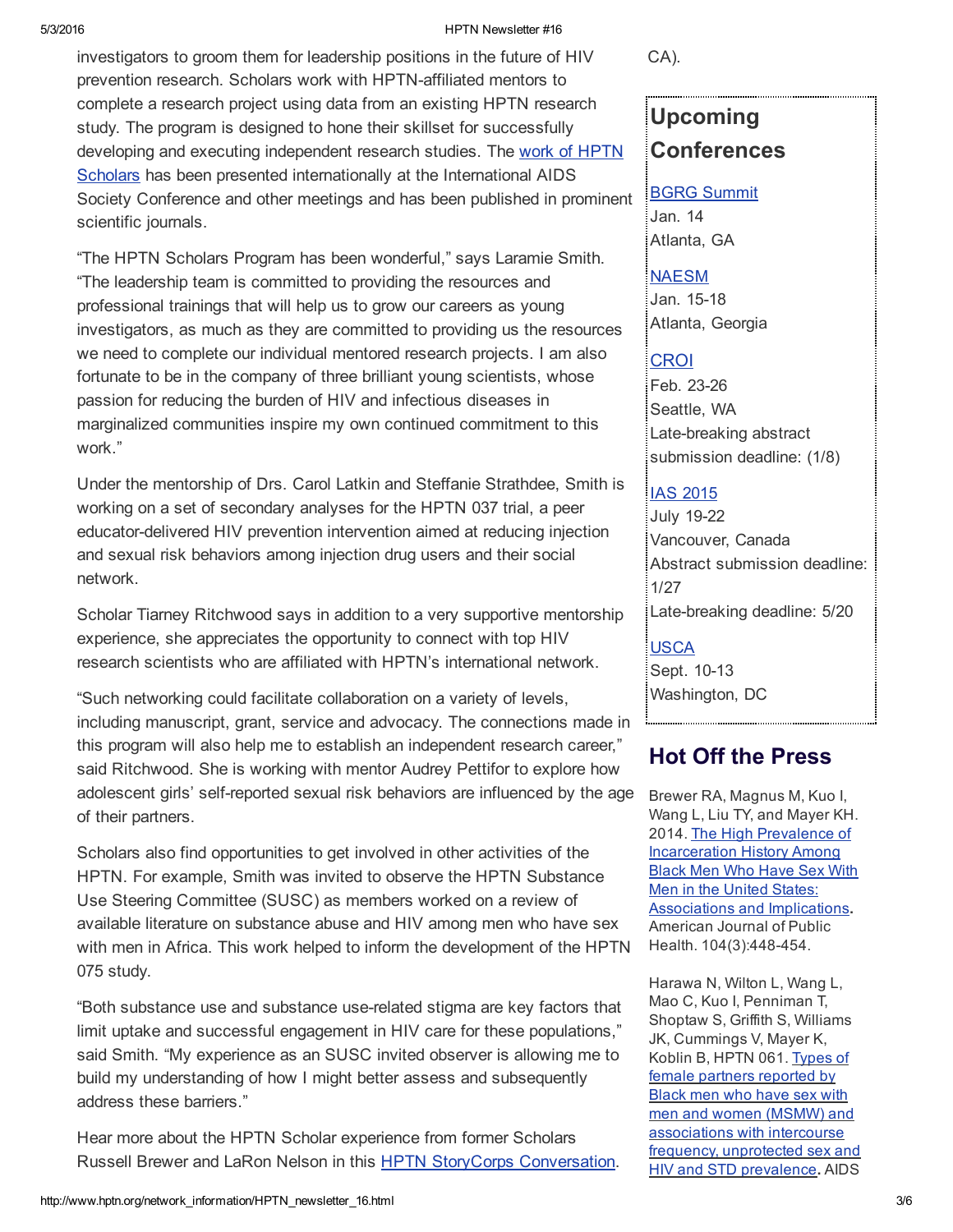The HPTN Scholars Program offers a scholarship for applicants. The program and scholarship are funded by the National Institute of Allergy and Infectious Diseases (NIAID). For more [information,](https://t.e2ma.net/click/8451f/wjd8of/49utkd) visit the HPTN Scholars page. Also see the [program](https://t.e2ma.net/click/8451f/wjd8of/k2vtkd) flyer.

Applications for the 2015-2016 HPTN Scholars Program are due Jan. 16.

# HPTN Researchers Appointed to US Institute of **Medicine**



The HIV Prevention Trials Network [congratulates](https://t.e2ma.net/click/8451f/wjd8of/0uwtkd) Dr. Quarraisha Abdool Karim and Dr. Chris [Beyrer](https://t.e2ma.net/click/8451f/wjd8of/gnxtkd) for their appointment to the prestigious US Institute of Medicine (IOM).

Dr. Karim is Associate Scientific Director of CAPRISA, Adjunct Professor at the University of KwaZulu-Natal in Durban, South Africa, and Professor of Epidemiology at

Columbia University. She is a former Co-principal Investigator with HPTN and current member of the HPTN Executive Committee. She was Coprinicpal Investigator of the CAPRISA 004 trial that demonstrated the efficacy of topical microbicide, 1% tenofovir gel, for HIV prevention.



Dr. Beyrer currently serves as President of the International AIDS Society. He directs the Johns Hopkins Training Program in HIV Epidemiology and Prevention Science and is a member of the MSM Working Group at HPTN. He has extensive experience in conducting international collaborative research and training programs in HIV/AIDS and other infectious

disease epidemiology. He has served as advisor to the PEPFAR Program and a number of other organizations.

For a full list of new IOM members, see the IOM [announcement.](https://t.e2ma.net/click/8451f/wjd8of/wfytkd)

# HPTN at R4P 2014

and Behavior. 18(8):1548-59. Irvin R, Wilton L, Scott H, Beauchamp G, Wang L, Betancourt J, Lubensky M, Wallace J, Buchbinder S, on behalf of HPTN 061. 2014. A Study of Perceived Racial [Discrimination](https://t.e2ma.net/click/8451f/wjd8of/op8tkd) in Black Men Who Have Sex with Men (MSM) and **Its [Association](https://t.e2ma.net/click/8451f/wjd8of/kaaukd) with Healthcare** Utilization and HIV Testing. AIDS and Behavior. 18(7): 1272 8. Jennings L, Rompalo A, Wang J,

Hughes J, Adimora A, Hodder S, Soto‐Torres L, Frew P, Haley D, HIV Prevention Trials Network (HPTN 064) Women's HIV SeroIncidence Study (ISIS). 2014. Prevalence and correlates of knowledge of male partner HIV testing and serostatus among African‐American women living in high poverty, high HIV prevalence [communities](https://t.e2ma.net/click/8451f/wjd8of/02aukd) (HPTN 064). AIDS and Behavior. [Epub ahead of print.] Mannheimer S, Wang L, Wilton L, Tieu HV, del Rio C, Buchbinder S, Fields S, Glick S, Cummings V, Eshleman SH, Koblin B, and Mayer KH on behalf of the HPTN 061 Study Team. 2014. [Infrequent](https://t.e2ma.net/click/8451f/wjd8of/gvbukd) HIV Testing and Late HIV Diagnosis Are Common Among US Black Men Who Have Sex with Men (BMSM). JAIDS. 67(4):438-45. Naranbhai V, Moodley D, Chipato T, Stranix-Chipato L, Nakabaiito C, Kamateeka M, Musoke P, Manji K, George K, Emel L, Richardson P, Andrew P, Fowler MG, Fletcher H, McShane H, Coovadia H, Hill A, for the HPTN 046 Protocol Team. 2014. Brief Report: The association between the ratio of monocytes: lymphocytes and risk of [tuberculosis\(TB\)](https://t.e2ma.net/click/8451f/wjd8of/cgdukd) amongst HIV infected postpartum women. JAIDS. 67(5):573-5.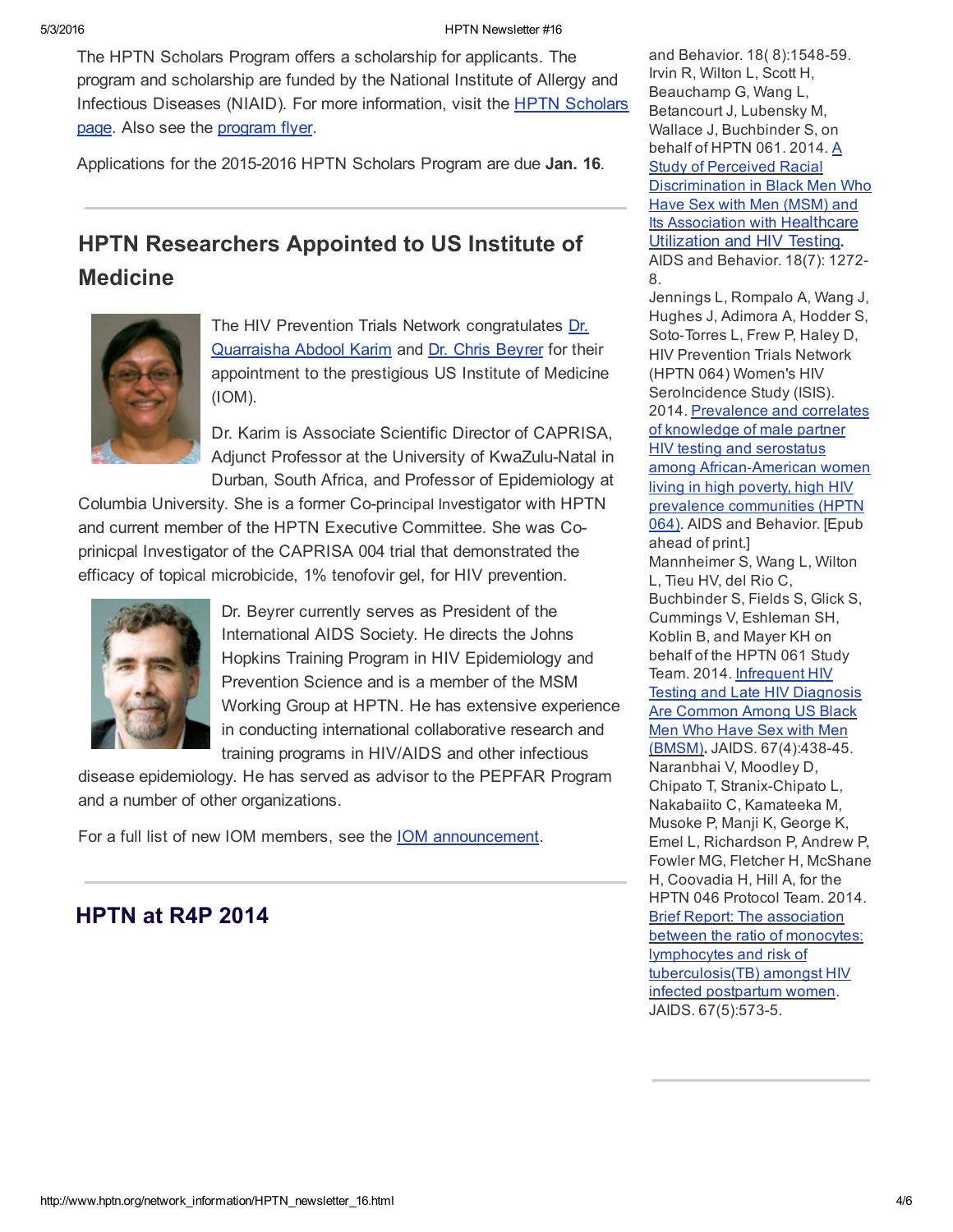#### 5/3/2016 HPTN Newsletter #16



The HPTN had many oral and poster presentations at the world's first conference dedicated exclusively to HIV prevention research. The conference was held October 28-31 in Cape Town, South Africa.

#### Oral Presentations

*Watch video at the links below*

- [Characteristics](https://t.e2ma.net/click/8451f/wjd8of/c8ytkd) of Young Black Men Who Have Sex with Men Enrolled in HPTN 061. *Watson C, Lucas J, Fields S, Wheeler D, on behalf of HPTN Black Caucus*
- The Utilization of Good Participatory Practice During the Planning and [Implementation](https://t.e2ma.net/click/8451f/wjd8of/s0ztkd) of a PrEP Study among Black MSM. *Lucas J, King G, Watkins P, Watson C, Hutchinson C, Rogers C, Wakefield S, Fields S.*
- Facing the realities of HIV Universal Test and Treat: Early lessons learnt from the delivery of the HPTN [071/PopART](https://t.e2ma.net/click/8451f/wjd8of/8s0tkd) study intervention. *Shanaube K, Griffith S, Simwinga M, Ngulube C, Sakala E, Simbeza S, Mutonyi M, Fidler S, Hayes R, Ayles H.*

#### Poster Presentations from the HPTN 065 study:

- Understanding of viral load among participants in a study of a financial incentive intervention of ART adherence. *Greene E, Taylor J, Pack A, Stanton J, Shelus V, Tolley E, D'Angelo L, ElSadr W, Gamble T.*
- Unanticipated impact of financial incentives on HIV patients and providers. *Pack A, Stanton J, Greene E, Taylor J, Shelus V, Tolley E, Brown ST, ElSadr W, Gamble T.*
- Acceptability of financial incentives for HIV viral suppression. *Pack A, Stanton J, Greene E, Taylor J, Shelus V, Tolley E, Rakhmanina N,ElSadr W, Gamble T.*
- The impact of implementing a financial incentive program for viral suppression on the clinic environment. *Greene E, Gamble T, Tolley E, Pack A, Stanton J, Taylor J, Shelus V, Leider J, ElSadr W, Branson B.*



Dr. Tom Fleming delivered a lecture series last month on "Key Topics in the Design, Conduct and [Analysis](https://t.e2ma.net/click/8451f/wjd8of/80eukd) of Clinical Trials." The series was organized by the HPTN Scholars Program and HIV Vaccine Trials Network. [Watch](https://t.e2ma.net/click/8451f/wjd8of/otfukd) video.

### Follow us on social media